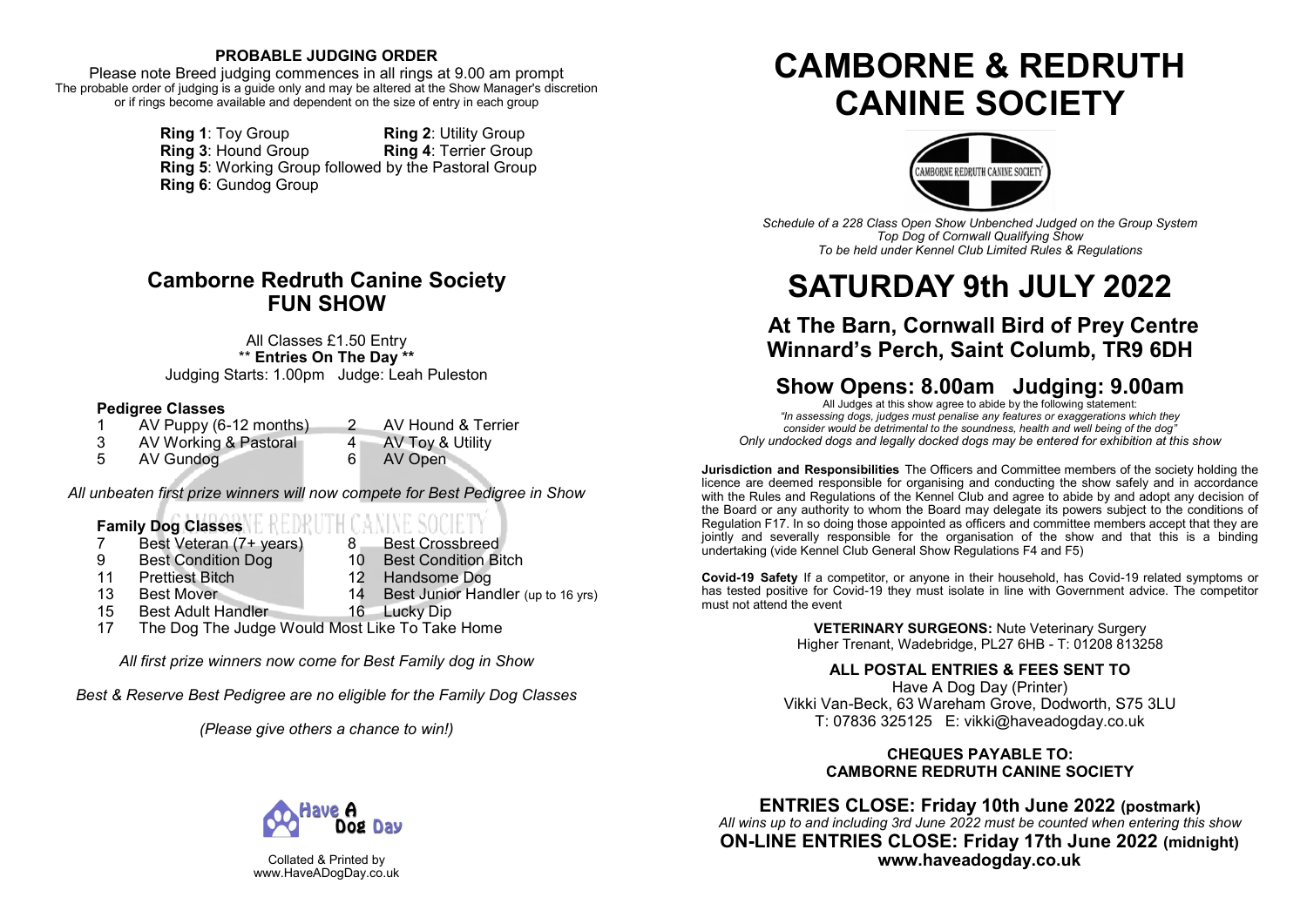## **OFFICERS & COMMITTEE**

Chairman: Mr D Hosking Treasurer: Mrs R Burley Committee: Miss N Spence, Miss K Dawe, Miss K Scanlan Ms K Landry, Mrs C Landry, Miss P Edens, Miss P Rose, Mrs L Scanlan Mrs S Bannister, Mrs T Cormack, Mrs S Burnett, Mrs S Walton Mr D Walton, Mr B Burnett and Mr J Tweed

Secretary: Mrs L Hosking Greenmeadows, 6a Connor Hill, Connor Downs, Hayle, TR27 5DW T: 01736 753864

## **ENTRY FEES**

| <b>Members First Entry</b>                | £5.00 / Dog                |
|-------------------------------------------|----------------------------|
| <b>Members Subsequent Entries</b>         | £2.00 / Dog                |
| Non-Members First Entry                   | £5.50 / Dog                |
| Non-Members Subsequent Entries            | £2.50 / Dog                |
| All Stakes Classes                        | £3.50 / Dog                |
| All Handling Classes                      | £2.00 / Class              |
| Not For Competition                       | £1.50 / $Dog$              |
| Pre-Ordered Catalogue                     | £3.00                      |
| Limited amount available on the day £3.50 |                            |
| <b>Rosette Donations</b>                  | £3.50 / Class              |
| Will be acknowledged in the catalogue     |                            |
| Memberships                               | £3.00 Single / £5.00 Joint |

**Note for Exhibitors -** Each exhibitor is responsible for providing their own crate or cage identification and should note that the original exhibit/bench number card, as provided by the Show Society, must not be used for this purpose.

**Exhibitors of Puppies -** Puppies are not eligible to enter AVNSC classes if their breed is scheduled - if there is no puppy class in your scheduled breed you can enter in any breed class, the puppies will then be eligible to compete for Best Puppy in Breed if they are unbeaten by another puppy in their breed. Puppies of breeds not scheduled at this show can enter any of the AVNSC classes in their Group and, if unbeaten by another puppy, can compete for AVNSC Puppy in their Group.

## **DOUBLE HANDLING WILL NOT BE TOLERATED**

**Top Dog of Cornwall qualifying show for Cornish exhibitors only To be held on the 14th Jan 2023 at the Penventon Hotel, Redruth** **Puppy** For dogs of six and not exceeding twelve calendar months of age on the first day of the Show

**Junior** For dogs of six and not exceeding eighteen calendar months of age on the first day of the Show

**Yearling** For dogs of twelve and not exceeding twenty-four calendar months of age on the first day of the Show.

**Post Graduate** For dogs which have not won a Challenge Certificate/CACIB/CAC/Green Star or five or more First Prizes at Championship Shows in Post Graduate, Minor Limit, Mid Limit, Limit and Open classes, whether restricted or not where Challenge Certificates were offered for the breed

**Limit** For dogs which have not become show Champions under The Kennel Club Regulations or under the rules of any governing body recognised by The Kennel Club, or won 3 or more CC/CACIB/CAC/Green Stars or won 7 or more First Prizes in all at Championship Shows in Limit or Open Classes confined to the Breed, whether restricted or not at Shows where Challenge Certificates were offered for the breed.

**Open** For all dogs of the breeds for which the class is provided and eligible for entry at the Show

**Veteran** For dogs of not less than seven years of age on the first day of the Show

**Champion** For dogs which have been confirmed a Champion or Show Champion under Kennel Club Regulations or under the rules of any governing body recognised by The Kennel Club.

**Import Register** For breeds confined to the Imported Breeds Register and only when an Interim Breed Standard has been published by The Kennel Club. Such breeds may be exhibited in this class with the Best Imported Register / Best Imported Register Puppy being eligible for Best in Group / Best Puppy in Group or Best in Show / Best Puppy in Show as relevant. Such breeds may be entered into Imported Breed Register classes and/or Any Variety or Stakes classes, with the exception of AVNSC classes, for which they are not eligible.

**AVNSC** For breeds of dog for which no separate breed classes are scheduled. These classes are not open to breeds which are listed on the Imported Breed Register.

**AV** A Variety Class is one in which more than one breed or variety of a breed with a breed standard can compete.

**NFC** Societies may at their discretion, accept Not for Competition entries. Societies may accept such entries from breeds of dog not included within the title of the Society and at Shows held over more than one day, such entries may be accepted on any day from any breed.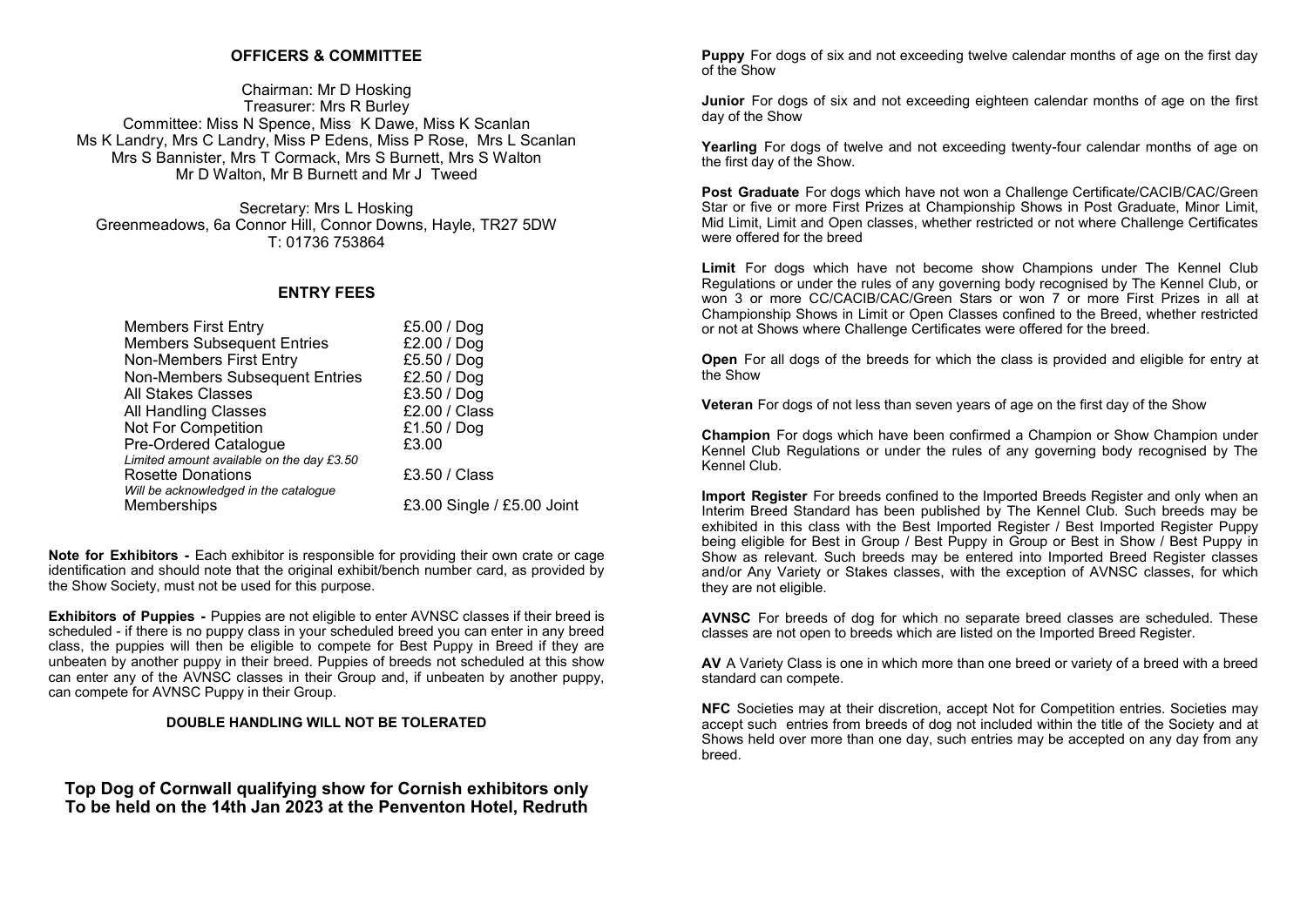## **DEFINITIONS OF CLASSES**

In the following definitions, a Challenge Certificate includes any Show award that counts towards the title of Champion under the Rules of any governing body recognised by The Kennel Club.

Wins at Championship Shows in breed classes where Challenge Certificates are not on offer shall be counted as wins at Open Shows.

In the case of a dog owned in partnership and entered in Members' classes or competing for Members' Specials each partner must at the time of entry be a member of the Society.

In estimating the number of awards won, all wins up to and including the seventh day before the date of closing of postal entries shall be counted when entering for any class i.e. **3rd June 2022.**

Wins in Variety classes do not count for entry in breed classes but when entering in Variety classes, wins in both Breed and Variety classes must be counted. A first prize does not include a Special Prize of whatever value. First prizes awarded in any classes defined as Special do not count towards eligibility.

If an exhibitor reports before the judging of a class or classes that a dog has been entered which is ineligible, the exhibitor may choose one of the following options:

(1) Withdrawal

The dog may be withdrawn from competition subject to the conditions of Regulation F  $(1)19.$ 

- (2) Transfer
	- a) If a dog is ineligible for a class or classes as regards its breed, colour, sex, weight or height the Show Secretary shall transfer it to the equivalent class or classes for the correct breed, colour, sex, weight or height or, in the event of there being no equivalent class, Minor Puppy and Puppy excepted, to the Open class for the correct breed, colour, sex, weight or height.
	- b) For an exhibit entered incorrectly in a Minor Puppy class, Puppy class or Junior Class, which is over age but under twelve calendar months of age, eighteen calendar months of age or twenty-four calendar months of age respectively, the Show Secretary shall transfer the exhibit to the Puppy Class, Junior Class or Yearling Class respectively for the correct breed, colour, sex, weight or height and in the event of there being no Puppy, Junior or Yearling Class to the Open class for the correct breed, colour, sex, weight or height.
	- For any reason other than the above, the Show Secretary shall transfer it to the Open class for the correct breed, colour, sex, weight or height.
	- d) If an exhibit arrives late and misses a class, even if it is the only class in which the dog is entered, the dog may not be transferred to any other class.

**CLASSIFICATION** *All classes are for Dog or Bitch unless otherwise stated - Judging as per schedule order The committee reserve the right to alter order of judging for the smooth running of the show*

#### **TOY GROUP - Group Judge Karen Maskell**

| <b>JUDGE: CLAIRE MILLS</b>           |                |               |                |            |  |  |
|--------------------------------------|----------------|---------------|----------------|------------|--|--|
| <b>Papillon</b>                      | 1              | Junior        | 3              | I imit     |  |  |
|                                      | $\mathfrak{p}$ | Post Graduate | 4              | Open       |  |  |
| <b>JUDGE: KAREN MASKELL</b>          |                |               |                |            |  |  |
| Pugs                                 | 5              | Junior        | $\overline{7}$ | Open       |  |  |
|                                      | 6              | Post Graduate |                |            |  |  |
| <b>Miniature Pinscher</b>            | 8              | Post Graduate | 9              | Open       |  |  |
| Italian Greyhound                    | 10             | Post Graduate | 11             | Open       |  |  |
| <b>Bichon Frise</b>                  | 12             | Post Graduate | 13             | Open       |  |  |
| Affenpinscher                        | 14             | Junior        | 15             | Open       |  |  |
| Pomeranian                           | 16             | Post Graduate | 17             | Open       |  |  |
| <b>English Toy Terrier</b>           |                |               | 18             | Open       |  |  |
| <b>Cavalier King Charles Spaniel</b> | 19             | Puppy         | 22             | Open Dog   |  |  |
|                                      | 20             | Yearling      | 23             | Open Bitch |  |  |
|                                      | 21             | Post Graduate |                |            |  |  |
| Chihuahua (Long Coat)                | 24             | Post Graduate | 25             | Open       |  |  |
| Chihuahua (Smooth Coat)              | 26             | Post Graduate | 27             | Open       |  |  |
| <b>Chinese Crested</b>               |                |               | 28             | Open       |  |  |
| <b>AVNSC Toy</b>                     | 29             | Puppy         | 30             | Open       |  |  |
| <b>AV Toy</b>                        |                |               | 31             | Veteran    |  |  |
| <b>AV Toy Import Register</b>        |                |               | 32             | Open       |  |  |

#### **UTILITY GROUP - Group Judge Claire Mills**

| <b>JUDGE: JOANNE CANNON (Admireabull)</b>                                      |                |                                  |          |                        |  |
|--------------------------------------------------------------------------------|----------------|----------------------------------|----------|------------------------|--|
| <b>Bulldog</b><br>£25 BOB kindly sponsored by<br>The Bulldog Incorporated Club | 33<br>34<br>35 | Puppy<br>Junior<br>Post Graduate | 36<br>37 | Open Dog<br>Open Bitch |  |
| <b>JUDGE: CLAIRE MILLS</b>                                                     |                |                                  |          |                        |  |
| <b>Boston Terrier</b>                                                          | 38             | Post Graduate                    | 39       | Open                   |  |
| <b>French Bulldog</b>                                                          | 40<br>41       | Puppy<br>Post Graduate           | 42       | Open                   |  |
| <b>Schnauzer (Miniature)</b>                                                   | 43             | Post Graduate                    | 44       | Open                   |  |
| <b>Schnauzer</b>                                                               | 45             | Post Graduate                    | 46       | Open                   |  |
| <b>Shar Pei</b>                                                                | 47             | Puppy                            | 48       | Open                   |  |
| <b>Schipperke</b>                                                              | 49             | Post Graduate                    | 50       | Open                   |  |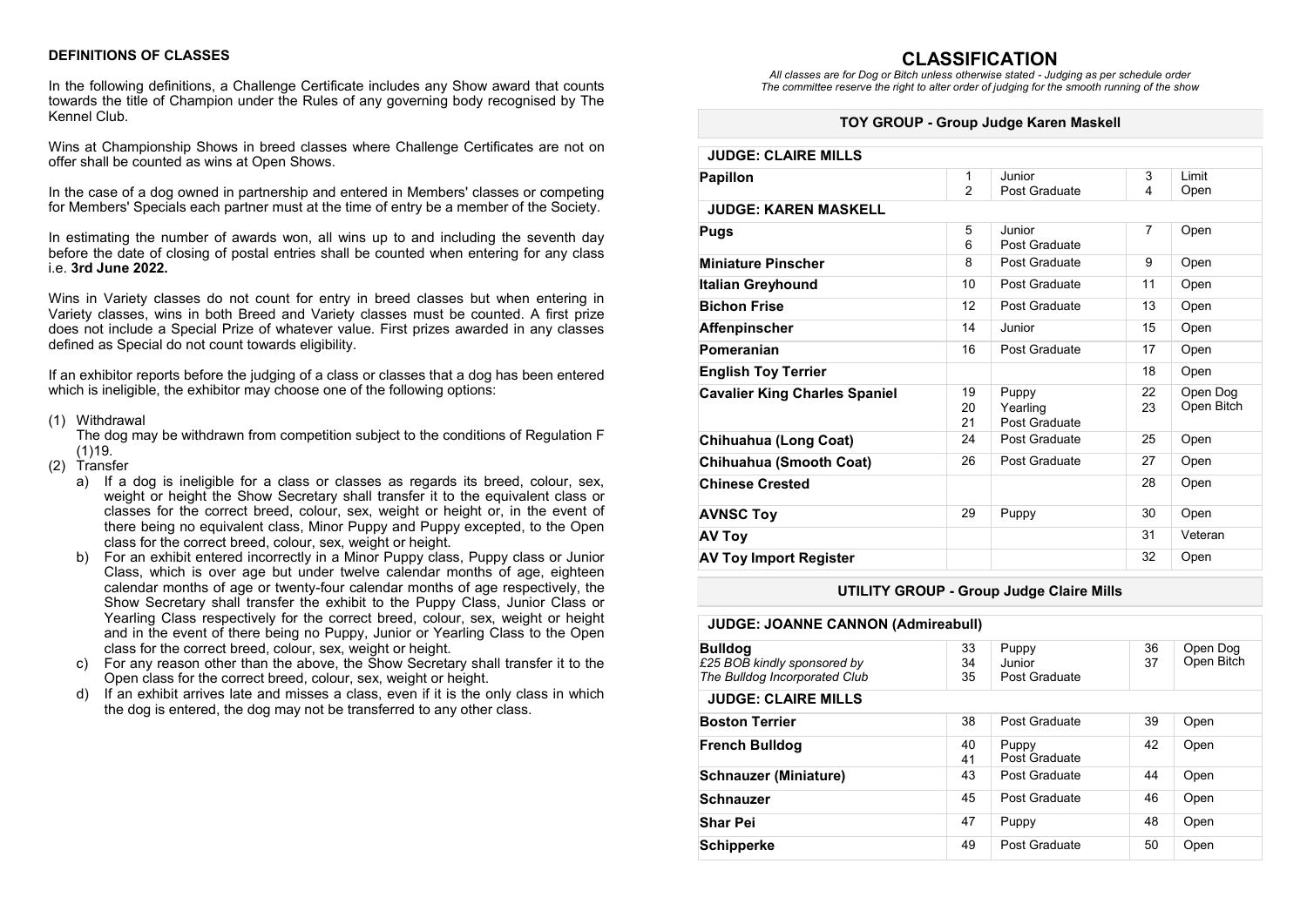| <b>JUDGE: CLAIRE MILLS</b>        |          |                         |          |                        |
|-----------------------------------|----------|-------------------------|----------|------------------------|
| <b>Tibetan Spaniel</b>            | 51<br>52 | Puppy<br>Post Graduate  | 53<br>54 | Limit<br>Open          |
| <b>Tibetan Terrier</b>            | 55<br>56 | Puppy<br>Post Graduate  | 57<br>58 | Open Dog<br>Open Bitch |
| <b>Chow Chow</b>                  | 59       | Post Graduate           | 60       | Open                   |
| Dalmatian                         | 61<br>62 | Junior<br>Post Graduate | 63       | Open                   |
| <b>Shih Tzu</b>                   | 64       | Post Graduate           | 65       | Open                   |
| Poodle (Standard)                 | 66<br>67 | Junior<br>Post Graduate | 68       | Open                   |
| Poodle (Toy)                      |          |                         | 69       | Open                   |
| Keeshond                          | 70       | Post Graduate           | 71       | Open                   |
| Japanese Shiba Inu                |          |                         | 72       | Open                   |
| <b>AVNSC Utility</b>              | 73       | Puppy                   | 74       | Open                   |
| <b>AV Utility</b>                 |          |                         | 75       | Veteran                |
| <b>AV Utility Import Register</b> |          |                         | 76       | Open                   |

## **HOUND GROUP - Group Judge Sharon Clarke**

| <b>JUDGE: SHARON CLARKE</b>     |                |                                    |          |                        |  |
|---------------------------------|----------------|------------------------------------|----------|------------------------|--|
| <b>Beagle</b>                   | 77             | Post Graduate                      | 78       | Open                   |  |
| Afghan Hound                    |                |                                    | 79       | Open                   |  |
| Dachshund (Long Haired)         | 80             | Puppy                              | 81       | Open                   |  |
| Dachshund (Min. Long Haired)    | 82<br>83       | Puppy<br>Junior                    | 84<br>85 | Post Graduate<br>Open  |  |
| Dachshund (Min. Smooth Haired)  | 86<br>87       | Junior<br>Post Graduate            | 88       | Open                   |  |
| Dachshund (Min. Wire Haired)    | 89             | Post Graduate                      | 90       | Open                   |  |
| Dachshund (Wire Haired)         | 91             | Post Graduate                      | 92       | Open                   |  |
| <b>Ibizan Hound</b>             | 93             | Open Dog                           | 94       | Open Bitch             |  |
| Whippet                         | 95<br>96<br>97 | Puppy<br>Yearling<br>Post Graduate | 98<br>99 | Open Dog<br>Open Bitch |  |
| <b>Basset Hound</b>             |                |                                    | 100      | Open                   |  |
| Saluki                          |                |                                    | 101      | Open                   |  |
| <b>AVNSC Hound</b>              | 102            | Puppy                              | 103      | Open                   |  |
| <b>AV Hound</b>                 |                |                                    | 104      | Veteran                |  |
| <b>AV Hound Import Register</b> |                |                                    | 105      | Open                   |  |

2) Best of Group

Best of group and subsequent placings must be selected from:

- The Best of Breed winners in each group
- b) The Best dog from the Any Variety Not Separately Classified classes in each group
- c) The Best dog from Any Variety Imported Breed Register classes in each group
- 3) Best in Show

Best in Show must be selected from the Best of Group winners. Reserve Best in Show must be selected from the remaining group winners following the selection for Best in Show.

- 12. Exhibits will not be admitted to Best in Show competition after a period of ten minutes has elapsed since the announcement that exhibits are required for judging, unless they have been unavoidably delayed by previous judging not being completed on time, and then only with the special permission of the Show Management.
- 13. Exhibitors must not pick up dogs by their tails and leads when lifting them nor handle a dog in a manner which causes its feet not touch the ground when on the move. This is not acceptable. Exhibitors should note that such practice would constitute harsh handling and reports of such practice will be referred to the Committee under Kennel Club Show Regulation F11.
- 14. All exhibitors must be familiar with Kennel Club Regulation F (Annex B) Regulations for the Preparation of Dogs for Exhibition.
- 15. All dogs resident outside the UK must be issued with a Kennel Club Authority to Compete number before entry to the show/event can be made. All overseas entries without an Authority to Compete number will be returned to the exhibitor/competitor.
- 16. DOGS IN VEHICLES ON HOT DAYS See Reverse of Entry Form.
- 17. Anyone whose dog is entered at a Kennel Club licensed event should take all reasonable steps to ensure the needs of their dog(s) are met, and should not put a dog's health and welfare at risk by any action, default, omission or otherwise. Breach of Kennel Club Regulations in this respect may be referred to the Board for disciplinary action under the Kennel Club Rules and Regulations. The use of pinch collars, electronic shock collars, or prong collars, is not permitted at any show licensed by the Kennel Club. This shall apply at the venue or within the precincts of the show.
- 18. Not for Competition entries will be accepted. Details of each dog so entered must be recorded on the entry form and must be Kennel Club registered.
- 19. No modifications will be made to the schedule except by permission of the Board of the Kennel Club, which will be followed by advertisement in the Canine press wherever possible.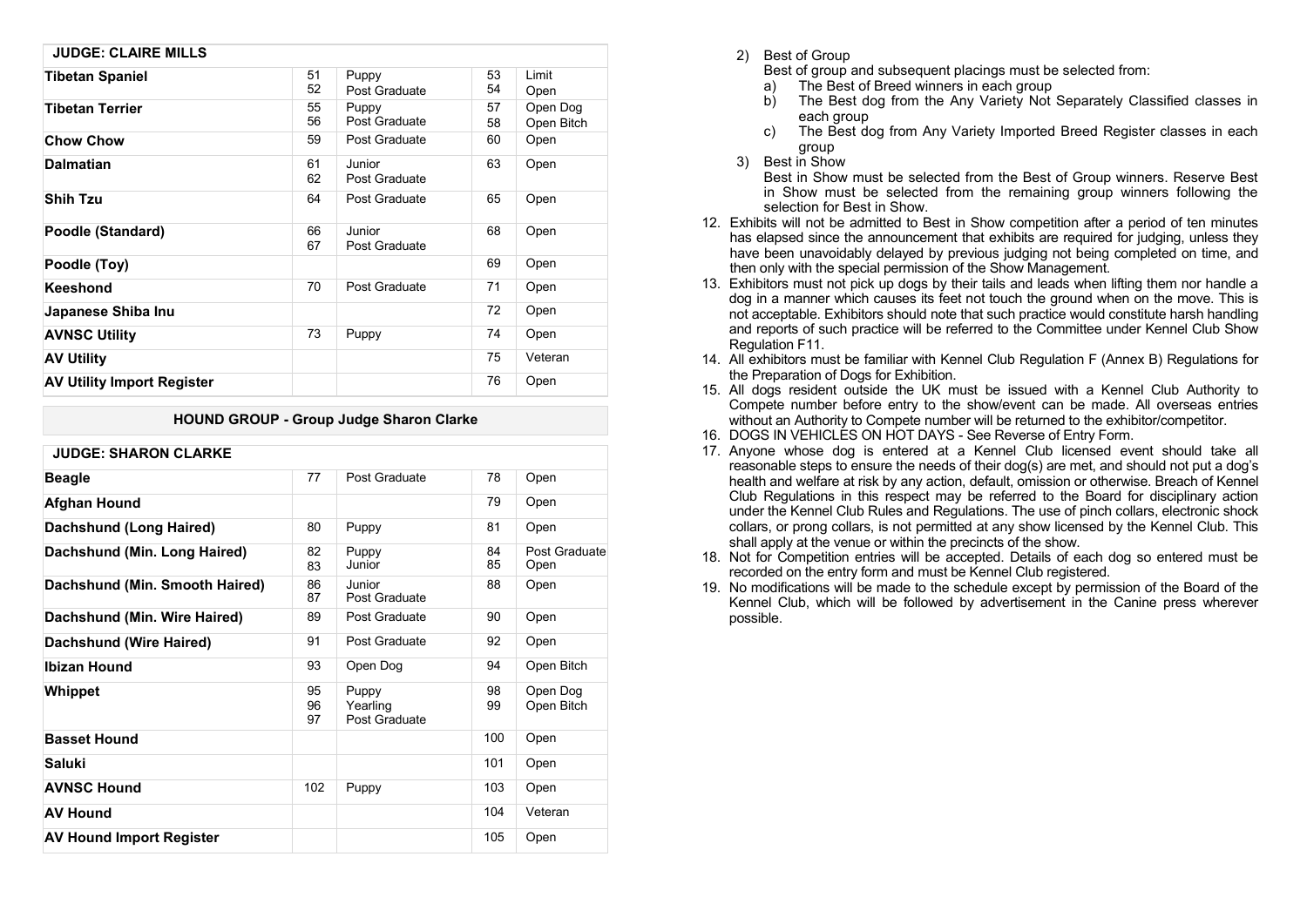#### **RULES AND REGULATIONS**

- 1. The Show will Open at 8.00am<br>2. Dogs will be received at any tir
- 2. Dogs will be received at any time but it is the exhibitors responsibility to ensure that exhibits are available for judging when required
- 3. Judging will commence at 9.00am
- 4. Exhibits may be removed from the show after all their judging has been completed, the show will close half an hour after all judging has been completed
- 5. Entry Fees: Members £5.00/Dog, Subsequent Entries £2.00/Dog, Non-Members £5.50/Dog, Subsequent Entries £2.50/Dog, Stakes £3.50/Class, Handling Classes £2.00/Class, NFC £1.50/Dog. On-Line entries at www.haveadogday.co.uk
- 6. There is no prize money on offer at this show.
- 7. The Committee reserves to itself the right to refuse entries.
- 8. Puppies under six calendar months of age on the first day of the show are not eligible for exhibition
- 9. The mating of bitches within the precincts of the show are strictly forbidden
- 10. Best Puppy in Show Where a Best Puppy in Show competition is scheduled the Best Puppy in Show is a puppy which has competed and has been declared Best Puppy in Breed, Best Any Variety Not Separately Classified Puppy or Best Any Variety Imported Breed Register Puppy. A puppy is a dog of six and not exceeding twelve calendar months of age on the first day of the Show. Where the Best of Breed, Best in Group or Best in Show is a puppy it may, at the discretion of the judge, be awarded Best Puppy in Breed, Best Puppy in Group and Best Puppy in Show respectively. Where the Reserve Best of Breed, Reserve Best of Group or Reserve Best in Show is a puppy which has only been beaten by an adult dog it should may, at the discretion of the judge, be Best Puppy in Breed, Best Puppy in Group and Best Puppy in Show respectively. Consequently, selection of Best Puppy in Breed, Best Puppy in Group and Best Puppy in Show must follow the selection of Best of Breed, Best in Group and Best in Show respectively.

Best Puppy in Group and subsequent Group placings must be selected from:

- a) Those puppies declared Best Puppy in Breed.
- b) The puppy declared Best Puppy from the Any Variety Not Separately Classified classes in each group.
- c) The puppy declared Best Puppy from the Any Variety Imported Breed Register classes in each group.

Best Puppy in Show must be selected from the Best Puppy in Group winners.

11. Best in Show The dog declared Best in Show is a dog which has competed and has been declared Best of Breed, Best Any Variety Not Separately Classified or Best Any Variety Imported Breed Register.

Shows Judged on the Group System

(Definition; Shows judged on the Group System includes classes for breeds within more than one group, as defined in Kennel Club Regulation B(A); and require a judge to declare a best of each group after which the exhibits so declared will compete for the award of Best in Show and Reserve Best in Show.)

1) Best of Breed

Where a breed is separately classified a Best of Breed may be declared but only from those dogs which have received a first prize in a breed class at the show. Where separate classes are provided for each sex of a breed a Best of each Sex must be declared.

#### **TERRIER GROUP - Group Judge Sharon Clarke**

| <b>JUDGE: TONY HALL</b>            |            |                        |     |         |
|------------------------------------|------------|------------------------|-----|---------|
| <b>Bull Terrier</b>                | 106        | Post Graduate          | 107 | Open    |
| <b>Staffordshire Bull Terrier</b>  | 108<br>109 | Post Graduate<br>Limit | 110 | Open    |
| <b>Border Terrier</b>              | 111        | Post Graduate          | 112 | Open    |
| <b>Cesky Terrier</b>               | 113        | Post Graduate          | 114 | Open    |
| <b>West Highland White Terrier</b> | 115        | Post Graduate          | 116 | Open    |
| <b>Airedale Terrier</b>            |            |                        | 117 | Open    |
| <b>Fox Terrier (Smooth)</b>        | 118        | Post Graduate          | 119 | Open    |
| <b>Bedlington Terrier</b>          | 120        | Post Graduate          | 121 | Open    |
| <b>Parsons Russell Terrier</b>     |            |                        | 122 | Open    |
| <b>Manchester Terrier</b>          |            |                        | 123 | Open    |
| <b>Scottish Terrier</b>            |            |                        | 124 | Open    |
| <b>AVNSC Terrier</b>               | 125        | Puppy                  | 126 | Open    |
| <b>JUDGE: SHARON CLARKE</b>        |            |                        |     |         |
| <b>AV Terrier</b>                  |            |                        | 127 | Veteran |
| <b>AV Terrier Import Register</b>  |            |                        | 128 | Open    |

## **WORKING GROUP - Group Judge Kris Kingsley (Change of Judge)**

| <b>JUDGE: Kris Kingsley (Change of Judge)</b> |            |                         |            |                        |
|-----------------------------------------------|------------|-------------------------|------------|------------------------|
| <b>Dobermann</b>                              | 129        | Post Graduate           | 130        | Open                   |
| <b>Rottweiler</b>                             |            |                         | 131        | Open                   |
| Leonberger                                    | 132        | Post Graduate           | 133        | Open                   |
| <b>Bernese Mountain Dog</b>                   | 134        | Post Graduate           | 135        | Open                   |
| <b>St Bernard</b>                             | 136        | Open Dog                | 137        | Open Bitch             |
| Great Dane (Judge now Claire Mills)           |            |                         | 138        | Open                   |
| <b>Siberian Husky</b>                         | 139        | Post Graduate           | 140        | Open                   |
| <b>Boxer</b>                                  | 141<br>142 | Junior<br>Post Graduate | 143<br>144 | Open Dog<br>Open Bitch |
| Newfoundland                                  |            |                         | 145        | Open                   |
| Alaskan Malamute                              |            |                         | 146        | Open                   |
| <b>Bullmastiff</b>                            |            |                         | 147        | Open                   |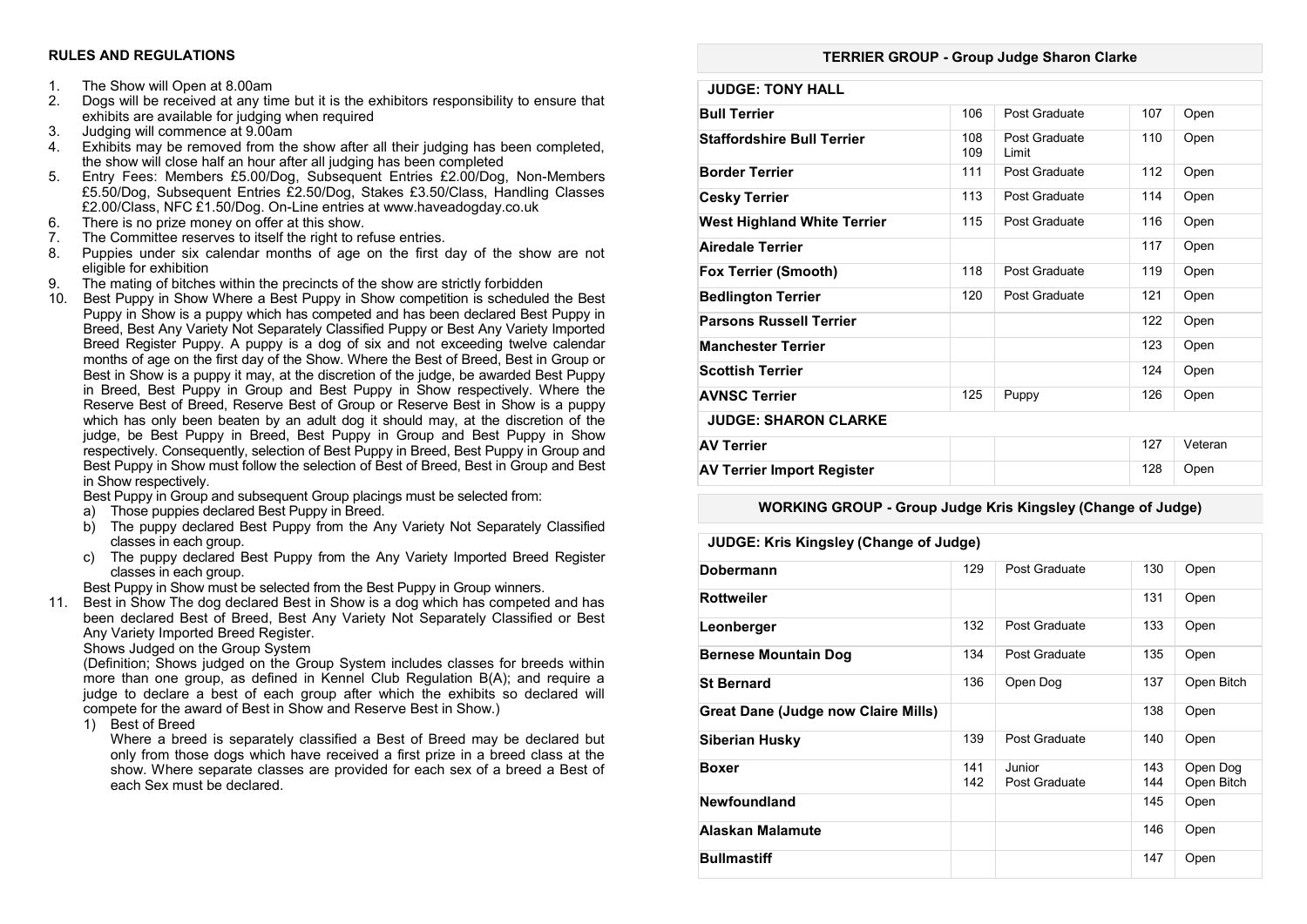| <b>JUDGE: BARRY COULSON</b>       |     |       |     |         |
|-----------------------------------|-----|-------|-----|---------|
| <b>AVNSC Working</b>              | 148 | Puppy | 149 | Open    |
| <b>AV Working</b>                 |     |       | 150 | Veteran |
| <b>AV Working Import Register</b> |     |       | 151 | Open    |

**PASTORAL GROUP - Group Judge Kris Kingsley (Change of Judge)**

| <b>JUDGE: BARRY COULSON</b>           |            |                         |                   |                                 |
|---------------------------------------|------------|-------------------------|-------------------|---------------------------------|
| <b>Briard</b>                         | 152        | Post Graduate           | 153               | Open                            |
| <b>Bearded Collie</b>                 | 154        | Post Graduate           | 155               | Open                            |
| Samoyed                               | 156        | Post Graduate           | 157               | Open                            |
| <b>Polish Lowland Sheepdog</b>        |            |                         | 158               | Open                            |
| Collie (Rough)                        |            |                         | 159               | Open                            |
| <b>Shetland Sheepdog</b>              | 160<br>161 | Junior<br>Post Graduate | 162<br>163<br>164 | Limit<br>Open Dog<br>Open Bitch |
| <b>German Shepherd Dog</b>            | 165        | Post Graduate           | 166               | Open                            |
| <b>Belgian Shepherd (Tervueren)</b>   | 167        | Open Dog                | 168               | Open Bitch                      |
| <b>Belgian Shepherd (Groenendael)</b> |            |                         | 169               | Open                            |
| <b>Australian Shepherd</b>            | 170<br>171 | Puppy<br>Post Graduate  | 172               | Open                            |
| <b>Finnish Lapphund</b>               |            |                         | 173               | Open                            |
| Welsh Corgi (Pembroke)                | 174        | Post Graduate           | 175               | Open                            |
| Welsh Corgi (Cardigan)                | 176        | Post Graduate           | 177               | Open                            |
| <b>Border Collie</b>                  |            |                         | 178               | Open                            |
| <b>AVNSC Pastoral</b>                 | 179        | Puppy                   | 180               | Open                            |
| <b>AV Pastoral</b>                    |            |                         | 181               | Veteran                         |
| <b>AV Pastoral Import Register</b>    |            |                         | 182               | Open                            |

# **GUNDOG GROUP - Group Judge Alison Gunson**

| <b>JUDGE: ALISON GUNSON</b> |     |               |     |            |
|-----------------------------|-----|---------------|-----|------------|
| <b>Irish Setter</b>         | 183 | Puppy         | 185 | Open Dog   |
|                             | 184 | Post Graduate | 186 | Open Bitch |
| Cocker Spaniel              | 187 | Puppy         | 189 | Limit      |
|                             | 188 | Post Graduate | 190 | Open       |

| <b>JUDGE: ALISON GUNSON</b>       |            |                         |            |                        |
|-----------------------------------|------------|-------------------------|------------|------------------------|
| <b>Retriever (Flat Coated)</b>    | 191<br>192 | Post Graduate<br>Limit  | 193        | Open                   |
| <b>Spaniel (English Springer)</b> | 194        | Post Graduate           | 195        | Open                   |
| Weimaraner                        | 196        | Post Graduate           | 197        | Open                   |
| Nova Scotia Duck Tolling          | 198        | Post Graduate           | 199        | Open                   |
| <b>Welsh Springer Spaniel</b>     | 200<br>201 | Junior<br>Post Graduate | 202<br>203 | Open Dog<br>Open Bitch |
| <b>Pointer</b>                    | 204        | Post Graduate           | 205        | Open                   |
| <b>English Setter</b>             | 206        | Post Graduate           | 207        | Open                   |
| <b>Retriever (Golden)</b>         | 208<br>209 | Puppy<br>Post Graduate  | 210<br>211 | Limit<br>Open          |
| <b>Retriever (Labrador)</b>       | 212<br>213 | Puppy<br>Post Graduate  | 214<br>215 | Open Dog<br>Open Bitch |
| <b>Italian Spinone</b>            |            |                         | 216        | Open                   |
| German Wirehaired Pointer         |            |                         | 217        | Open                   |
| <b>AVNSC Gundog</b>               | 218        | Puppy                   | 219        | Open                   |
| <b>AV Gundog</b>                  |            |                         | 220        | Veteran                |
| <b>AV Gundog Import Register</b>  |            |                         | 221        | Open                   |

# **STAKES & HANDLING CLASSES** *(Not before Noon)*

| <b>JUDGE: SHARON CLARKE</b><br><b>AV Puppy Stakes</b>           |            |                           | 222        |                              |
|-----------------------------------------------------------------|------------|---------------------------|------------|------------------------------|
| <b>JUDGE: CLAIRE MILLS</b><br><b>AV Special Beginner Stakes</b> |            |                           | 223        |                              |
| <b>JUDGE: ALISON GUNSON</b><br><b>AV Champion Stakes</b>        |            |                           | 224        |                              |
| <b>JUDGE: JOANNE CANNON</b><br><b>HANDLING CLASS</b>            | 225<br>226 | 6-11 Years<br>12-16 Years | 227<br>228 | 17-40 Years<br>40 Plus Years |

# **BEST IN SHOW, RESERVE BEST IN SHOW BEST PUPPY IN SHOW & BEST VETERAN IN SHOW**

Will now be judged by **ALISON GUNSON**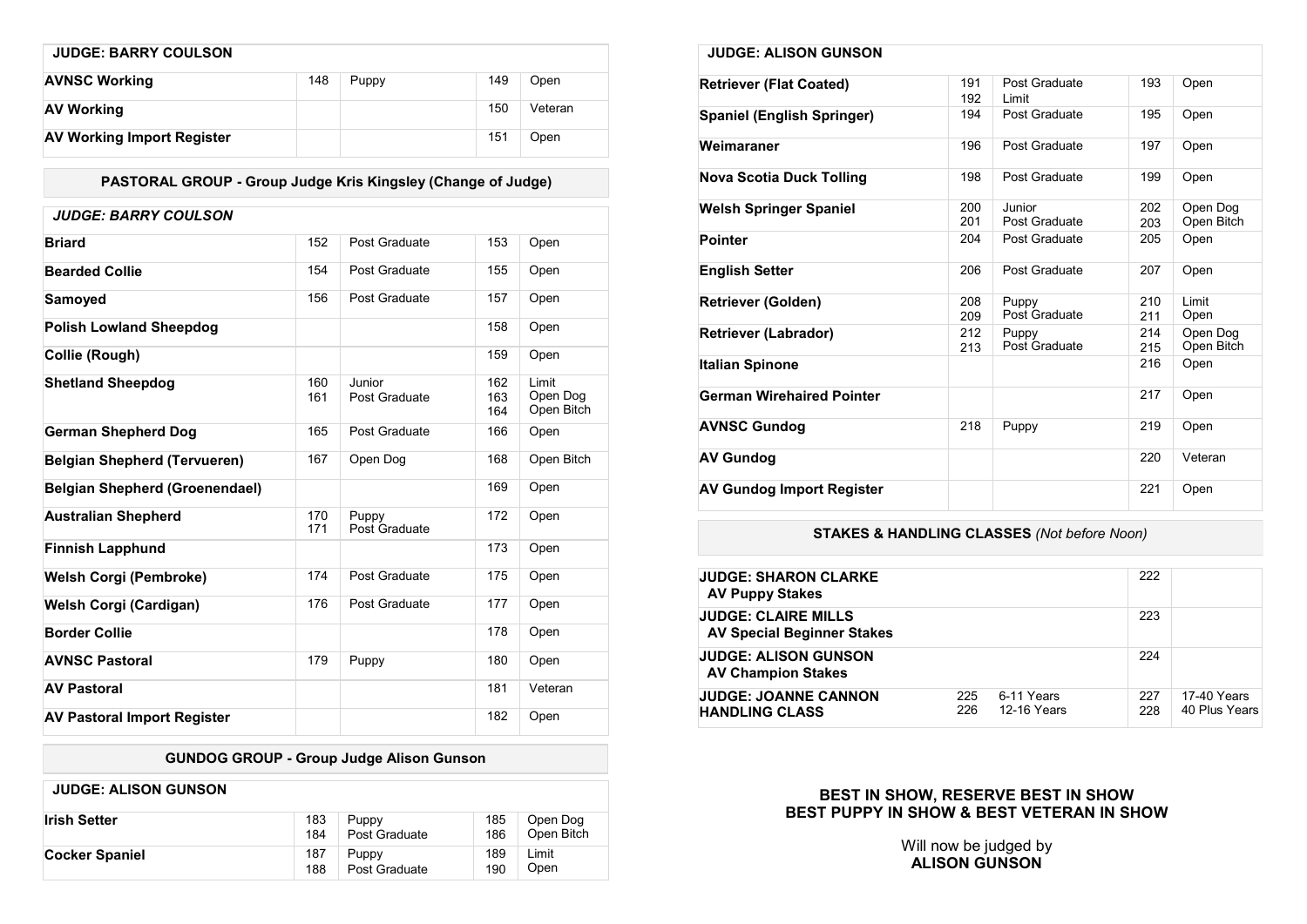#### **REGULATIONS FOR THE PREPARATION OF DOGS FOR EXHIBITION F (B)**

1. These Regulations must be observed when a dog is prepared for exhibition and/or exhibited at any Kennel Club Licensed event. Objections may be referred to the General Committee for disciplinary action under these Show Regulations and/or for disciplinary action under Kennel Club Rule A11.

a) A dog found to have been exhibited in breach of these Regulations will automatically be disqualified from exhibition at the show and from any award gained thereat.

b) Unless the exhibitor provides a satisfactory explanation for the dog being exhibited in breach of these Regulations then he/she may be subject to further penalties of either a fine or as listed under Rule A11.

2. a) No substance which alters the natural colour, texture or body of the coat may be present in the dog's coat for any purpose at any time during the Show. No substance which alters the natural colour of any external part of the dog may be present on the dog for any purpose at any time during the Show.

b) Any other substance (other than water) which may be used in the preparation of a dog for exhibition must not be allowed to remain in the coat or on any other part of the dog at the time of exhibition.

3. No act or operation which alters the natural conformation of a dog or any part thereof may be performed except:

(a) Operations certified to the satisfaction of the General Committee.

(b) The removal of dew claws of any breed.

 $(c)$  Operations to prevent breeding provided that such operations are notified to the Kennel Club before neutered dogs are shown.

Nor must anything be done calculated in the opinion of the General Committee to deceive.

- 4. The General Committee without previous notice may order an examination of any dog or dogs at any Show. Any examination thus ordered will be made by a person having executive authority who shall have a written directive from the Kennel Club in their possession. Samples may be taken for further examination and analysis.
- 5. An individual has the right to lodge an objection to a dog only if he/she is the owner or handler of a dog competing in the same breed or class. An objection may, however, be lodged by an official of the Show or by anyone so deputed by the Kennel Club. It will be the responsibility of the individual who lodges the objection or the official (as appropriate) to substantiate the grounds for the objection. The Kennel Club will substantiate the grounds for an objection made on its behalf.
- 6. Any objection by an individual related to an infringement of these Regulations must be made in writing to the Show Secretary at his/her office before the close of the Show and the individual must produce evidence of identity at the time of lodging the complaint.

#### **Use of Electrical Equipment at Shows**

The Kennel Club is becoming increasingly concerned at the amount of electrical equipment being used by exhibitors at shows, including hair dryers and hair straighteners and other grooming devices. Electrical equipment should not be brought to shows unless absolutely necessary. In rare instances where it might be required, it should be PAT tested and permission sought from the secretary of the show before it is used. The Kennel Club has also been informed of recent instances of exhibitors commandeering certain areas of a venue in order to have access to power points so as to use electrical grooming equipment. This is totally unacceptable and particularly unfair on the breeds whose allocated areas have been cramped because of this selfish behaviour.

#### **Security at Shows**

In light of recent events the Kennel Club would like to issue a reminder to all Societies of the importance of security at dog shows. The Kennel Club understands that due to the nature of dog shows and the quantity of paraphernalia exhibitors bring it would be extremely difficult for show organisers to take on the issue of security alone, therefore we would reiterate the advice being given by the Police and security services, that everyone in the UK should remain vigilant and this applies to those organising and taking part in dog shows. The importance of exhibitors feeling that they and their dogs are safe when attending a show cannot be underestimated. We would therefore remind you of the importance of the need for show organisers and exhibitors to remain mindful of potential dangers and that all visitors generally need to be vigilant and alert.

Furthermore the society should provide robust notification informing exhibitors of where to report to should they see anything suspicious or of concern, and of the evacuation procedures in place.

## **DOGS IN VEHICLES ON HOT DAYS**

Your dog is vulnerable and at risk during hot weather and the Kennel Club offers the following guidance to help guide you through the do's and don'ts travelling to and whilst at KC licensed events.

- When travelling to a show please take a moment to consider whether the route to the show is on a busy holiday route, and leave earlier to avoid increased time in traffic jams.
- If your vehicle is not air-conditioned seriously consider whether travelling to the show is a good idea at all.
- The vehicle should be as fully ventilated as possible, and plenty of stops should be taken, with lots of water available to drink.
- Ensure your dog is not sitting in full sunlight. There should be plenty of free flowing air around the dog.
- When at the show, never leave your dog in the vehicle.
- Keep the dog in the shade take your own shade for example a large umbrella and always have plenty of water available to drink so your dog stays well hydrated.
- Avoid your dog taking part in unnecessary exertion, or from standing in exposed sunlight for extended lengths of time.

Remember, if you feel hot your dog is very likely to feel much hotter and dehydrated, and this could lead to dire results. Please look after your dog's welfare.

#### **WARNING: IF YOUR DOG IS FOUND TO BE AT RISK FORCIBLE ENTRY TO YOUR VEHICLE MAY BE NECESSARY WITHOUT LIABILITY FOR ANY DAMAGE CAUSED.**

Anyone whose dog is entered at a Kennel Club licensed event should take all reasonable steps to ensure the needs of their dog(s) are met, and should not put a dog's health and welfare at risk by any action, default, omission or otherwise.

The Committee does not accept responsibility for the content of advertisements or products advertised. We wish to remind exhibitors that grooming products on sale may not meet the requirements of Regulations for the preparation of dogs for exhibition.